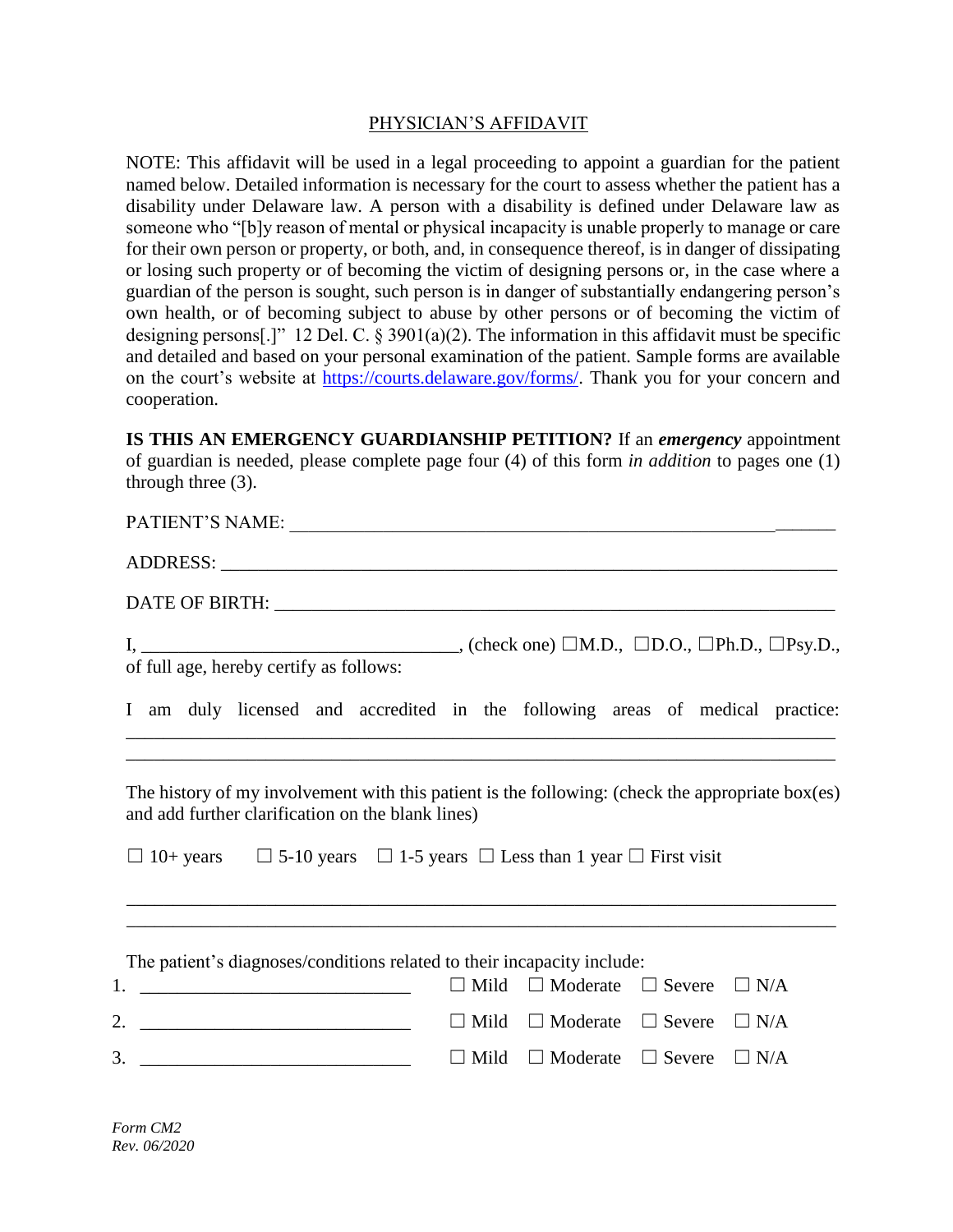| (Time)<br>Relevant tests and results related to their incapacity:                                                                                                             |
|-------------------------------------------------------------------------------------------------------------------------------------------------------------------------------|
|                                                                                                                                                                               |
| Does the patient have difficulty communicating? If so, describe the difficulty in detail, and<br>provide the cause of the patient's difficulty with communication:            |
| Based on tests and my examination of this patient, it is my professional opinion that she/he:                                                                                 |
| $\Box$ does not have                                                                                                                                                          |
| $\Box$ does have<br>a disability that significantly interferes with the ability to make responsible decisions<br>regarding health care, food, clothing, shelter, or finances. |
| (Optional) The following documents are attached as supporting<br>information regarding the particulars of the disability:                                                     |
| Describe the patient's disability:                                                                                                                                            |
| The disability impairs the patient's ability to perform the following functions and activities:                                                                               |

In my opinion, the patient

## ☐**does have**

## ☐**does not have**

sufficient mental capacity to understand the nature of guardianship in order to consent to the appointment of a guardian.

*Form CM2 Rev. 06/2020*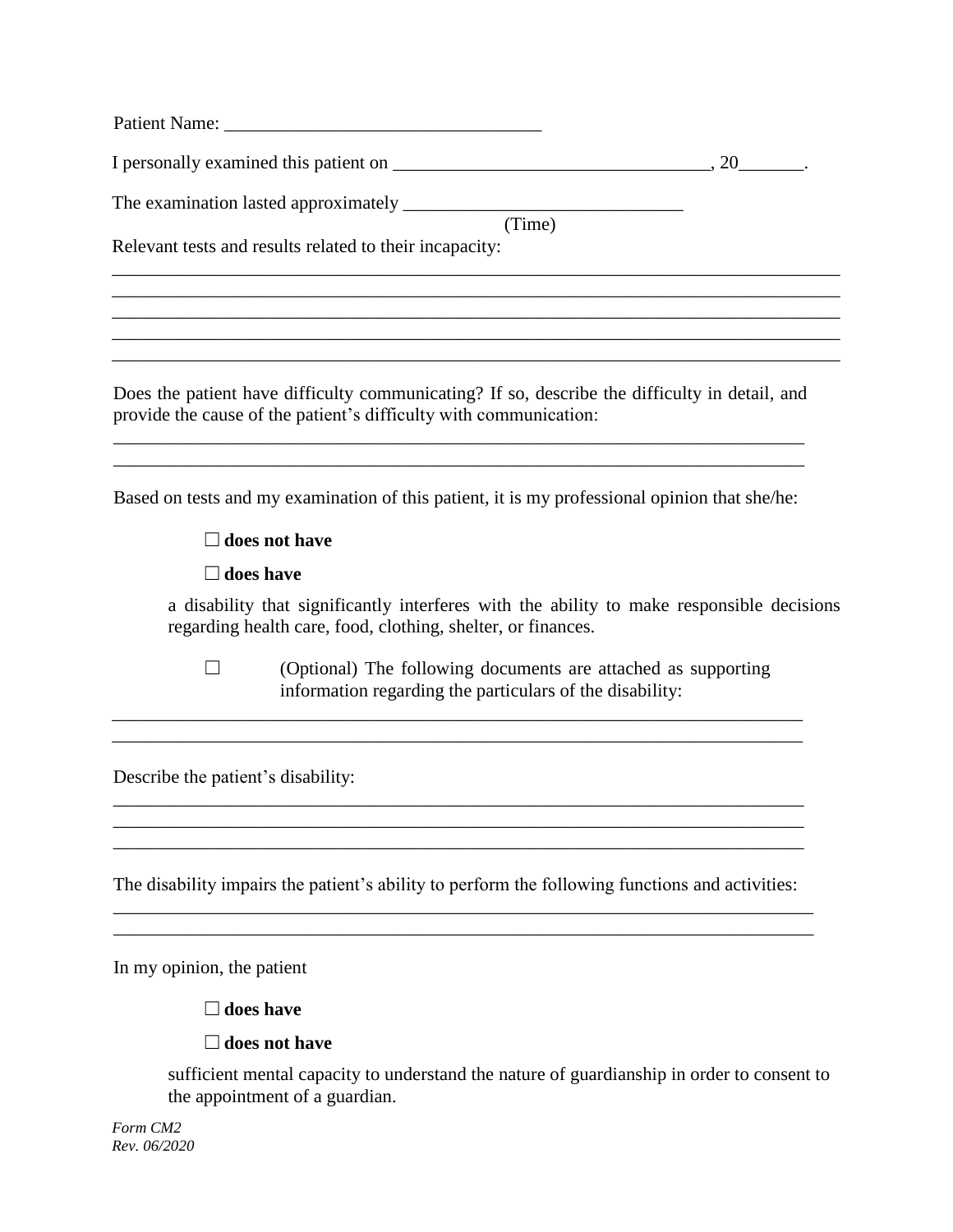Patient Name: \_\_\_\_\_\_\_\_\_\_\_\_\_\_\_\_\_\_\_\_\_\_\_\_\_\_\_\_\_\_\_\_\_\_

The patient is or is not able to perform the following functions independently:

| Activities of daily living                   | Is able                             | $\Box$ Is not able |
|----------------------------------------------|-------------------------------------|--------------------|
| Pay his/her own bills                        | Is able                             | $\Box$ Is not able |
| Live alone                                   | Is able                             | $\Box$ Is not able |
| Take medication appropriately                | Is able<br>$\overline{\phantom{a}}$ | $\Box$ Is not able |
| Give informed consent for medical procedures | Is able                             | $\Box$ Is not able |
| Resist scams                                 | Is able                             | $\Box$ Is not able |

**I solemnly swear and affirm under the penalties of perjury and upon personal knowledge that the contents of this affidavit are true.**

| Date                                                                                      | Physician's Signature |  |  |
|-------------------------------------------------------------------------------------------|-----------------------|--|--|
|                                                                                           | <b>Printed Name</b>   |  |  |
|                                                                                           |                       |  |  |
| Physician's Phone Number:                                                                 |                       |  |  |
| STATE OF ______________________________:                                                  |                       |  |  |
| COUNTY OF FIGURE COUNTY OF                                                                |                       |  |  |
| This instrument was acknowledged before me on this _____ day of _____________, 20_____ by |                       |  |  |
| $\boxed{\text{Name of affiant}}$ .                                                        |                       |  |  |

Notary Public

\_\_\_\_\_\_\_\_\_\_\_\_\_\_\_\_\_\_\_\_\_\_\_\_\_\_\_\_\_